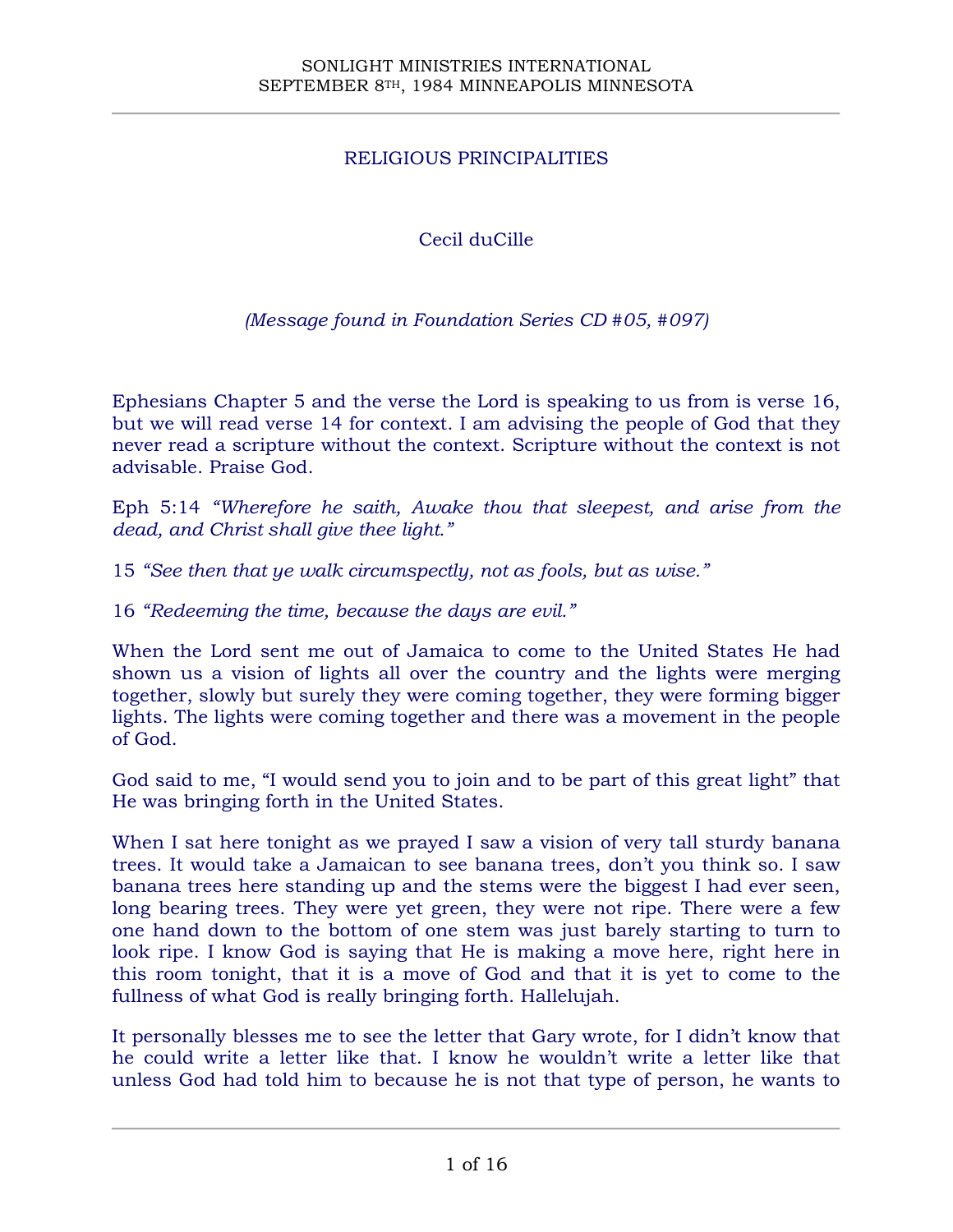back off. I remember the first time I came here that was the prophesy that God gave me for Gary and Emily and I have been looking like I have been looking to the little lights to come forth all over this country for fifteen years I have been going hoping to see the body of Christ.

Now God says we are redeeming the times. That means to say every one of us here tonight is a redeemer in our own rights. God is creating redeemers.

Now I couldn't help but be awed by the massive buildings, church buildings that I see in this city. I see great big horns, you call them steeples, I call them horns. You know in the ancient days the men used to wear horns to show how powerful they are and every man would try to wear a bigger horn and a bigger horn until it got too heavy for their heads so they make a crown with many little horns around it. It is a tradition, it is a spiritual thing that they put up the biggest horn in the city to show their power. It is a city of great religiousness religiosity. Make a word there somewhere Clayt. Hallelujah. Because it is this I heard the word "princes", there are religious princes of devils that rule over this city, great principalities and powers. I remember asking God one day.

I said, "Jesus never says anything unless it has some deep meaning and He always makes it look like it is a surface word."

So He said to His brethren, when He was about to leave them, he said, "You go and minister in Jerusalem first. When you are through with Jerusalem you go to Judaea (still Israel)." Then He said, "When you have finished with Judaea you go to Samaria." He said, "Then you can go into all the world."

I said, "But it must be some reason He wanted us to go to Jerusalem first and Judaea."

Then I begin to dig into the spirit and a marvelous truth came forth. The truth is that you were born in a certain part of the country, you lived there for a long time, maybe all your life. The devils that rule there, the demons, the princes that rule there and the demons, they have been ruling over your family from way down yonder. Your grandfather fought them and you have to fight the same devils. You therefore at one time were under their rulership. But Jesus came and you break some of the shackles by which they held you and wanted to make you like the rest of the city and you begin to fight them.

But God says that, "If you want to preach the word you must beat that devil first. That prince that rules over your city you must break his power. Not just for you, you are going to have to break the power for (you remember you are Israel), you are going to break the power in Jerusalem, then go over to Judaea and break the power over there too." He said, "When you have broken Judaea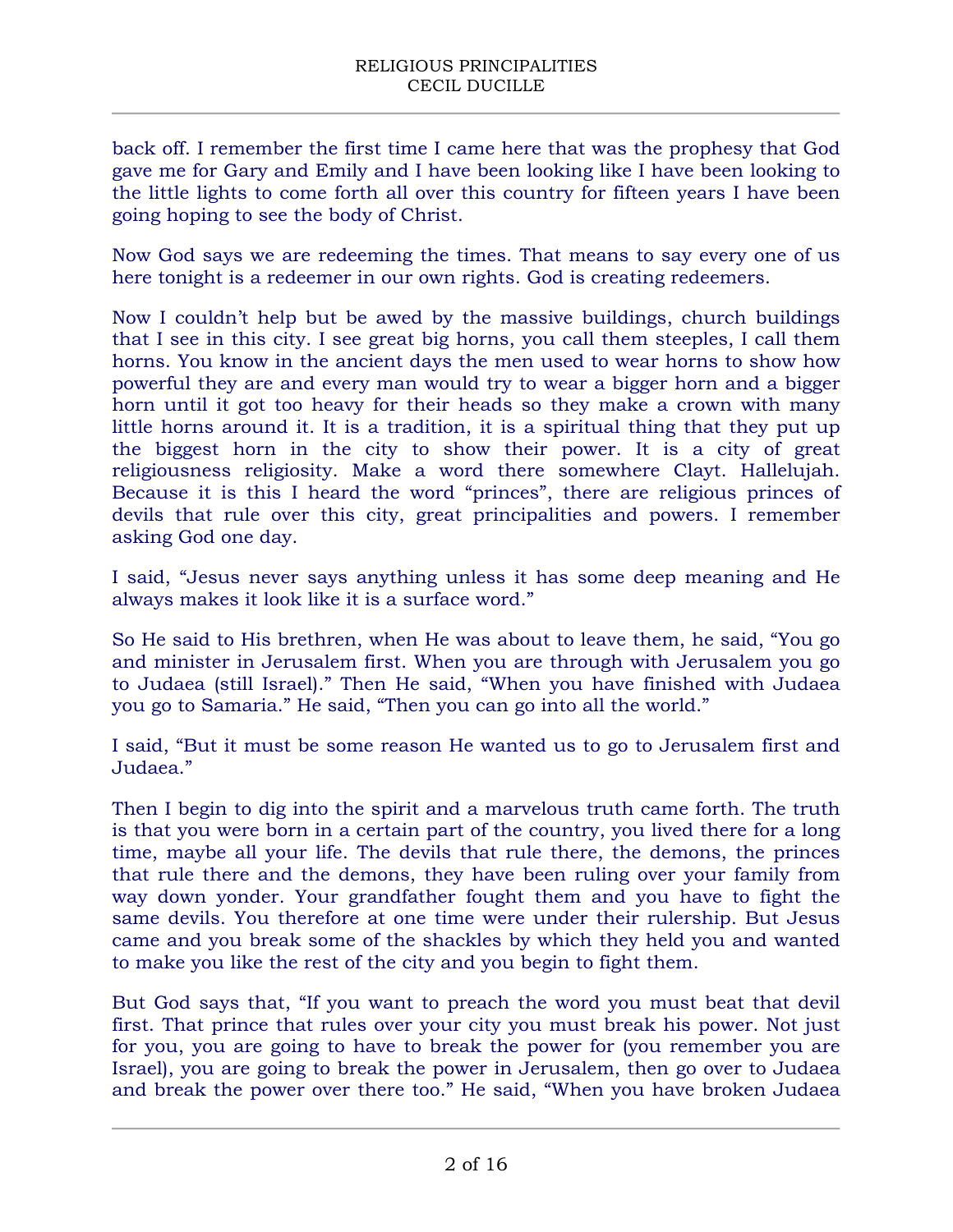you are on your way. The Samaritan devil is a special kind of devil. They go into sorcery, they go into deeper things. They are more powerful."

I have found that the rebuke that you rebuke one devil with – you can't rebuke other devils with it, they just look at you. Oh yes.

So when you have learned to beat those two God says, "Step out and hit that Samaritan devil only by the leadership of the Holy Ghost and then you are fit to go into all the world."

I have seen many preachers slain on the battlefield, slain. It is the saddest thing to see that a man is dead yet he still lives. He is slain yet he still preaches. The reason why they are slain is because God did not send them, they went ahead of God and they were naked before the enemy, he just destroyed them.

So tonight the word that the Lord is bringing to us is the word that "He has called us to redeem **this** city, yes, redeeming this time in which we live."

You see, you can't redeem a thing unless it is lost. The time in which we live is a lost time. There is no hope for Minneapolis, for Saint Paul, for America, for the world. There is no hope except God would raise a people. Let me read that for you. You turn your Bibles with me back to Matthew. I don't want to go far from the written word, I am going to give you the word of the Lord that He is speaking in my heart tonight, but I am going to go right along with the written word.

Mt 24:22 *"And except those days should be shortened, there should no flesh be saved: but for the elect's sake those days shall be shortened."*

Now I want you to remember this. I heard you sing a song and you said *O Zion, O Zion*, then you said, *O Jerusalem*. Now if you know that Zion is different from Jerusalem then you must know that this word in Matthew 24 and verse 22 which says *elect*, it is a different word from *called out* or the word we translate *to be Christians*. This word is <eklektos> meaning to say: selected out of the called out. The called out, if He would have meant the called out He would have put the word <eklesia>. But <ek>, <ek> is out of. <Lektos> is selected. So God is saying that at this time all that matters to God, believe you me, all that matters to God is to get an elect people who will stand up where nobody else will be able to stand.

To see how the people are toppling, the churches have toppled. What has happened to our gospel and to our people? There is a wholesale surrender to the Devil. Turn with me, you turn to Revelation Chapter 8 and I am going to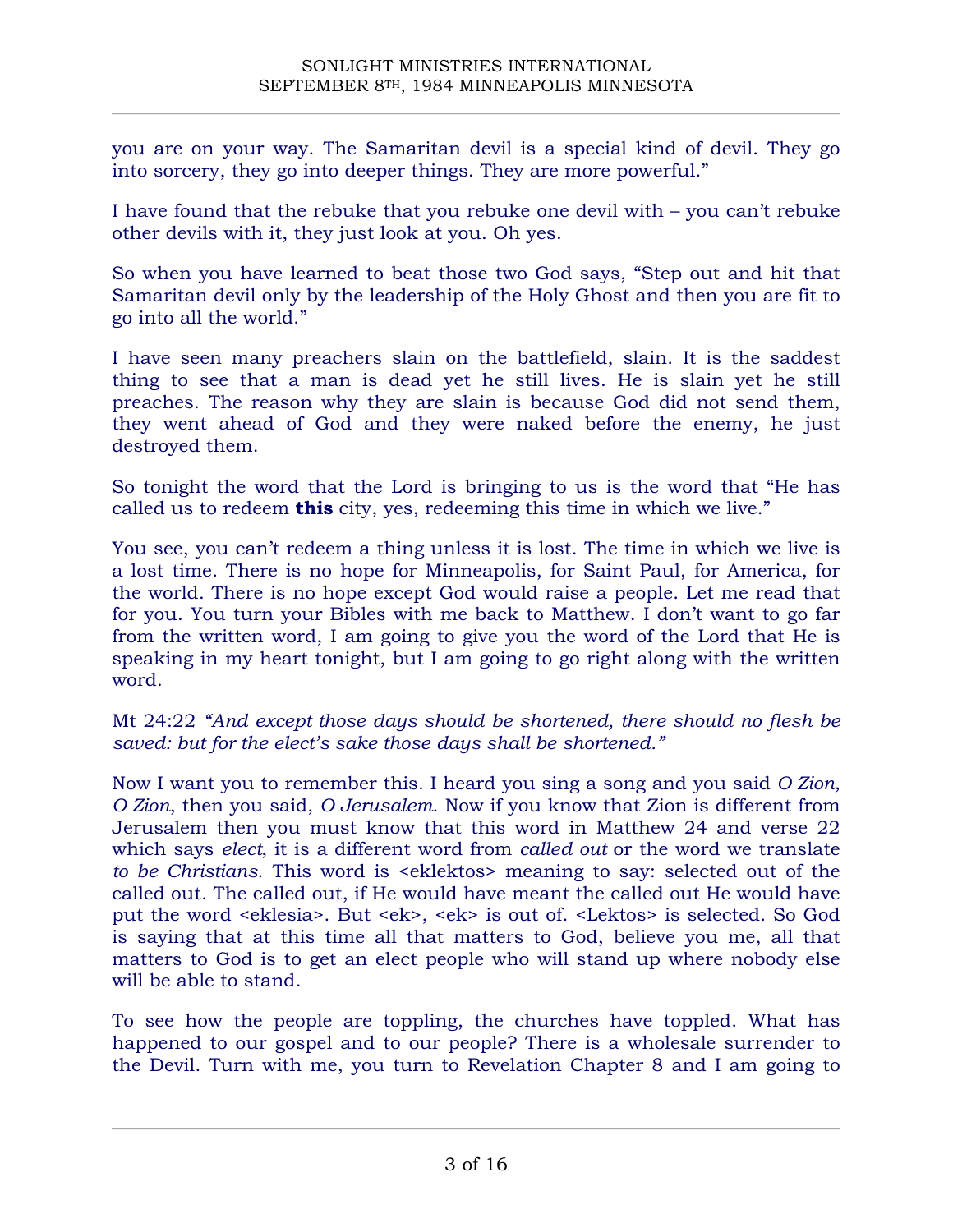show you by the grace of God something here tonight that probably you never looked into before.

Re 8:10 *"And the third angel sounded, and there fell a great star from heaven, burning as it were a lamp, and it fell upon the third part of the rivers, and upon the fountains of waters;"*

11 *"And the name of the star is called Wormwood: and the third part of the waters became wormwood; and many men died of the waters, because they were made bitter."*

Now what are we talking about? Well let's go into symbolism because that is what Revelation is. Okay. We put here WATER – what is that? If I am wrong tell me. The WORD, the washing of water by the Word. So the water is the word of God especially a river of water is a living word. The river of water is a Living Word, fresh water. If you notice there it is by implication that the Greek said that it fell upon the third part of the rivers, that it was all the fresh water that He was talking about, the third part of the fresh waters and the fountains of waters. That is called Living waters. The name of the star is called Wormwood.

Now take this down, STAR – a brother, a ministry, a minister. All right. This star fell, it fell. If you see anything fall in the scripture it comes from its

> **SYMBOLISM WATER = The WORD**  $STAR = a brother/a ministry/a minister$ FALL = position in God from godliness to carnality

position in God from godliness to carnality. I think that describes it.

Now if you read back this scripture in that context you see that the Bible said that when the third trumpet sounded that some ministry of God would fall from his godliness and would fall on the word of God and hurt the word of God and make it bitter so that men who eat and drink this word would die. So it is a ministry that is causing death, causing death in earth.

Now there is something marvelous here and I am going to show you. To me this is very exciting. TRUMPET = the first trumpet that sounded in the earth Martin Luther came out. He renewed the sound of the **FIRST TRUMPET** and we call that trumpet **JUSTIFICATION**. The **SECOND TRUMPET** came out in the time of the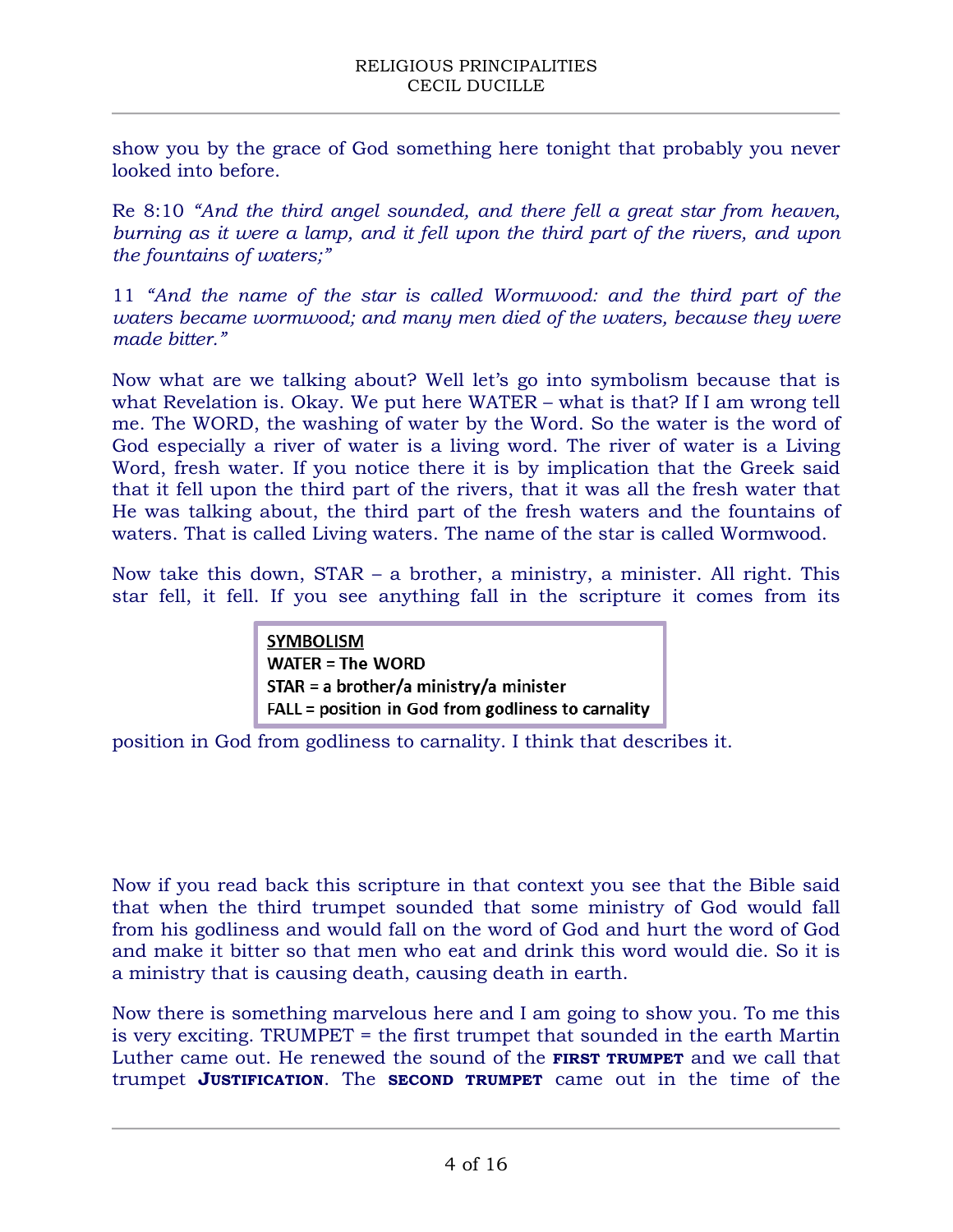Wesley's, John Wesley and those brothers and we call that **SANCTIFICATION**. I will break up the word in its spiritual meaning for you. Sancti- this is from the word <sanctus>, <sanctus spiritus> is the Holy Spirit. So the (sancti)-**fication** is a noun ending so it is the Holy-fication. In other words the church started to become holy and the holifying of the church is the bringing to pass of the Holy Ghost in – within us. Now this is where it started. The third trumpet therefore is amazing. The **THIRD TRUMPET** would be the trumpet that **CALL US INTO UNION WITH CHRIST**, or **THE TRUMPET THAT BRINGS MAN AND GOD INTO A UNITED CHURCH OPERATION**. Right? So church begins here. **CHURCH BEGINS HERE**. This is where church begins.

This here is outer court operation, OC, Officer in Charge, or Outer Court. This is outer court operation, this here is death. This whole section of 1 & 2 is in the realm of death. This here (Holy Place) is where Life begins.

Now if we can see that we see that it was this, when this (3rd) trumpet sounded that somebody fell down. Brethren, let us talk about it a little bit. Every time God sends a message there is a judgment for those who reject the message. **WHAT YOU SEE IN THE BIBLE PERTAINING TO THE TRUMPETS IS NOT THE MESSAGE THAT CAME FORTH, BUT IT IS THE REACTION OF THE MESSAGE IN THE WORLD FOR THOSE WHO REJECT IT**, because God assumes that we know the message already.

| <b>SYMBOLISM</b><br><b>TRUMPETS</b>          |
|----------------------------------------------|
| $1st$ = Justification                        |
| $2nd$ = Sanctification                       |
| $3^{rd}$ = Calls us into Union with Christ / |
| or into a united church operation            |

Now what God is saying to us here is an amazing exciting situation because the message of coming into the church, being one with Christ is the message of the body of Christ. Not all Christians are in the body of Christ. When you begin to be a Christian you begin here: you heard the voice *justified by faith I have peace with God*. You are justified just as if you never sinned, but that is only the beginning of getting rid of the death that is in you in order that you might partake of the Life which is in Christ. So when God comes in and He gave you sanctification, on sanctification you get baptism. At consecration you get cleansed, the baptism of the Holy Ghost included.

You see we used to learn in the old church out there which is an outer court church, a Pentecostal church which is an outer court church. Now doesn't that sound bad? We used to learn that we are in the holiest of all. They said this is the greatest.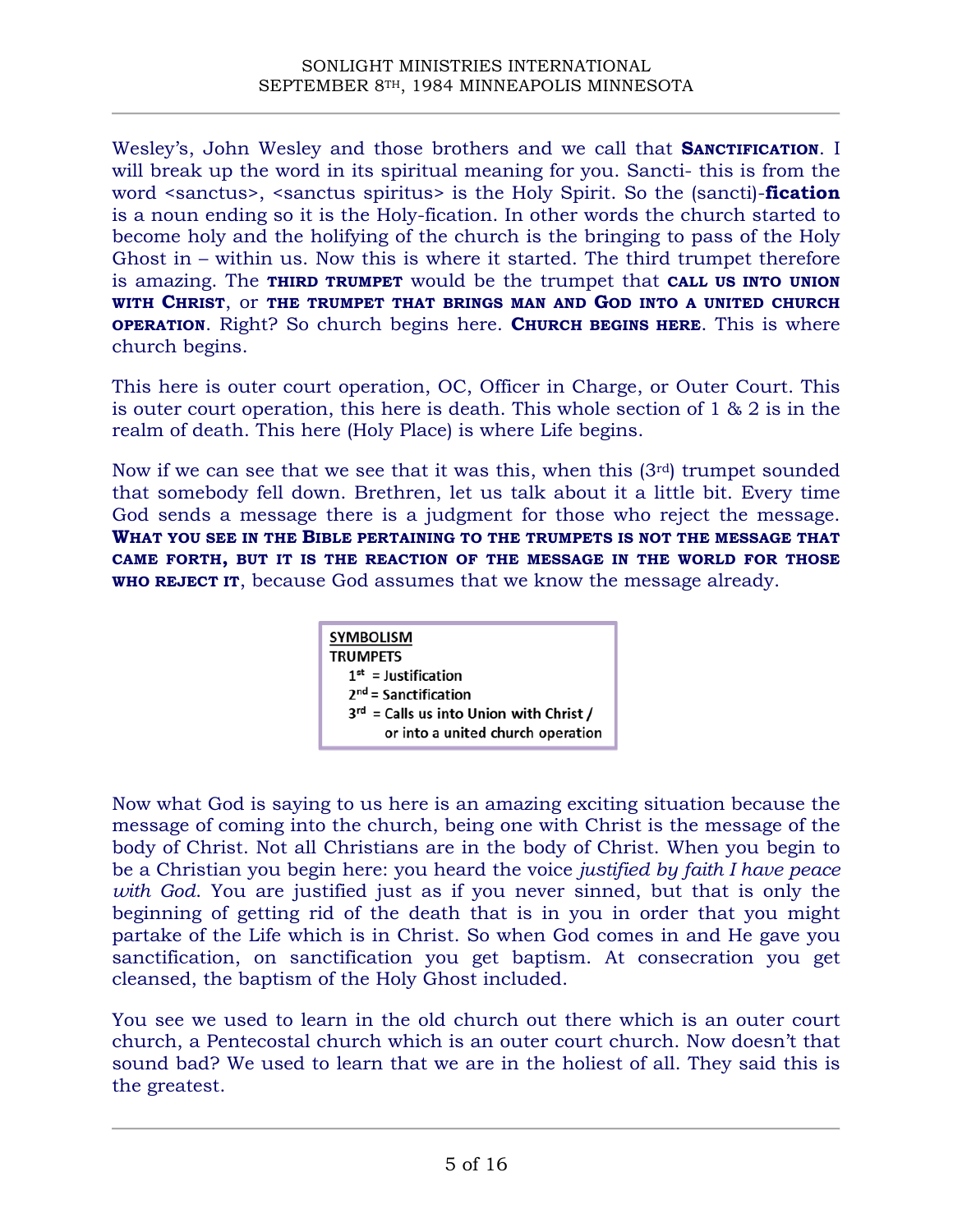God said to me one day, "You just begin, you are just begin to live."

The worst thing that could happen to a people and to a church is that they receive the Holy Ghost and reject the Holy Ghost. You see, what happens is that…if you notice the Baptist people. They will run a clean church. They will have things in order. They will have a certain amount of things going for them. Do you know why? Because God cannot judge them for having the Holy Ghost.

It is like the African Chief who said to this missionary, "One thing I would like to hear from you is: my father and my father's father and for ages we have been carrying on and we have not heard the word of God. Do you say that all of them are gone to hell?"

He said, "No. If they didn't hear the Word of God, then God would judge them by their consciences and God would find some way of preaching to them."

The Chief got up and said, "Thank you very much. We don't want you to preach here. Go back."

"You see, if I don't hear it I am not guilty of it. Get out of here before I hear it."

That is all very well. Praise God. His conscience is going to hit him for hearing it for he knew now. But this is what God is saying, that we who have received the Holy Ghost have turned around to follow Babylon. That is it. Instead of going in through the Door and become part of Christ we turned back to have church. So all we see here brethren is the manifestation of a religious spirit. You know I really wish you could believe it. You see why I find this out is because my experience is that I did not come through the church. I never was taught by the church. A man came into my room and taught me for seven months and I don't know church – I know it is God. That is all I know, I thought this is what God did to everybody.

So I was glorying in this thing saying, "O God, what have I been missing all my life? This is what all these ministers have – God coming into their rooms and talking with them every evening?"

You know what I mean. So after the seven months He led me into the baptism of the Holy Ghost without telling me anything. Amen.

But one day some brothers came and said, "We have a word of the Lord for you."

Oh boy, you call the name of the Lord and I bow to it.

"The Lord says that you must go to Bible School."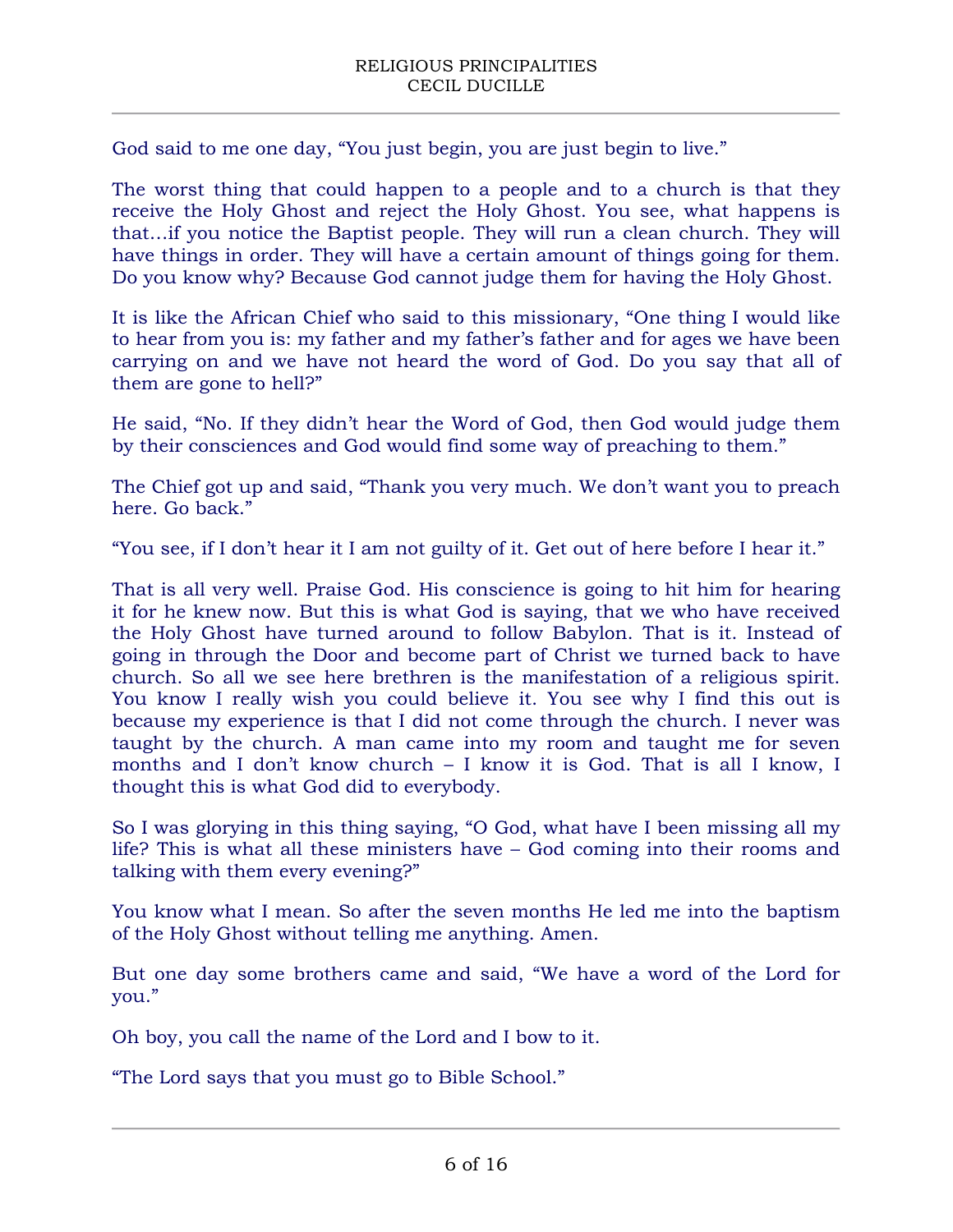I said, "Praise God."

I did not ask God. It was an error, it was a grave error in my life that I did not ask God. I ran off with them to go register in the Bible School. When I registered in the Bible School and I came back, I came right through the door trying to make the 4:00 o'clock meeting with Jesus. He was standing in the light, the sun, the bright evening sun coming in through the window and He was standing there. I saw the silhouette of the man and I knew it was Jesus.

I rushed up to Him, "LORD!"

Like Saul, "I have killed all the Amalekites."

I rushed up to Him to tell Him I registered in Bible School. The first thing that got me is that He turned around very slowly. Formerly you know, when we talked together He never would stand before me face to face and talk with me, He would go behind me. I don't know, probably it would be a distraction looking into the face of Jesus. He turned around very slowly and when I looked at Him His eyes were like flames of fire that pierced me.

I said, "My God! No Lord!"

He put His finger in my face, "If you go to Bible School you have rejected Me as your Teacher."

I went down on my knees and said, "O My God, I have no such intention."

Do you know you can reject God without having an intention to do it? You reject Him by your actions. If I give you this and you don't take it and you turn around and take something else – you have rejected me. You have rejected me. This is what God has taught me that you can reject God by your actions and this is a thing that we are doing every day.

So God is speaking to us tonight concerning that union, coming in to be a part of the Christ movement in the earth and not part of a religious system.

I said, "My God, what is this?"

That day I discovered that there was a religious system that God hated. You believe me, a religious system, a church. You go to church on Sunday and you sing a glorious hymn, you say, "Praise the Lord" and yet it is all orchestrated. It is a planned thing, it is not in Spirit and in Truth. Because if it was God would have His way and if God would have His way in one service a lot of things would be overthrown. Oh yes. Oh yes, a lot of things would be overthrown. Sin for instance could not dwell in the churches.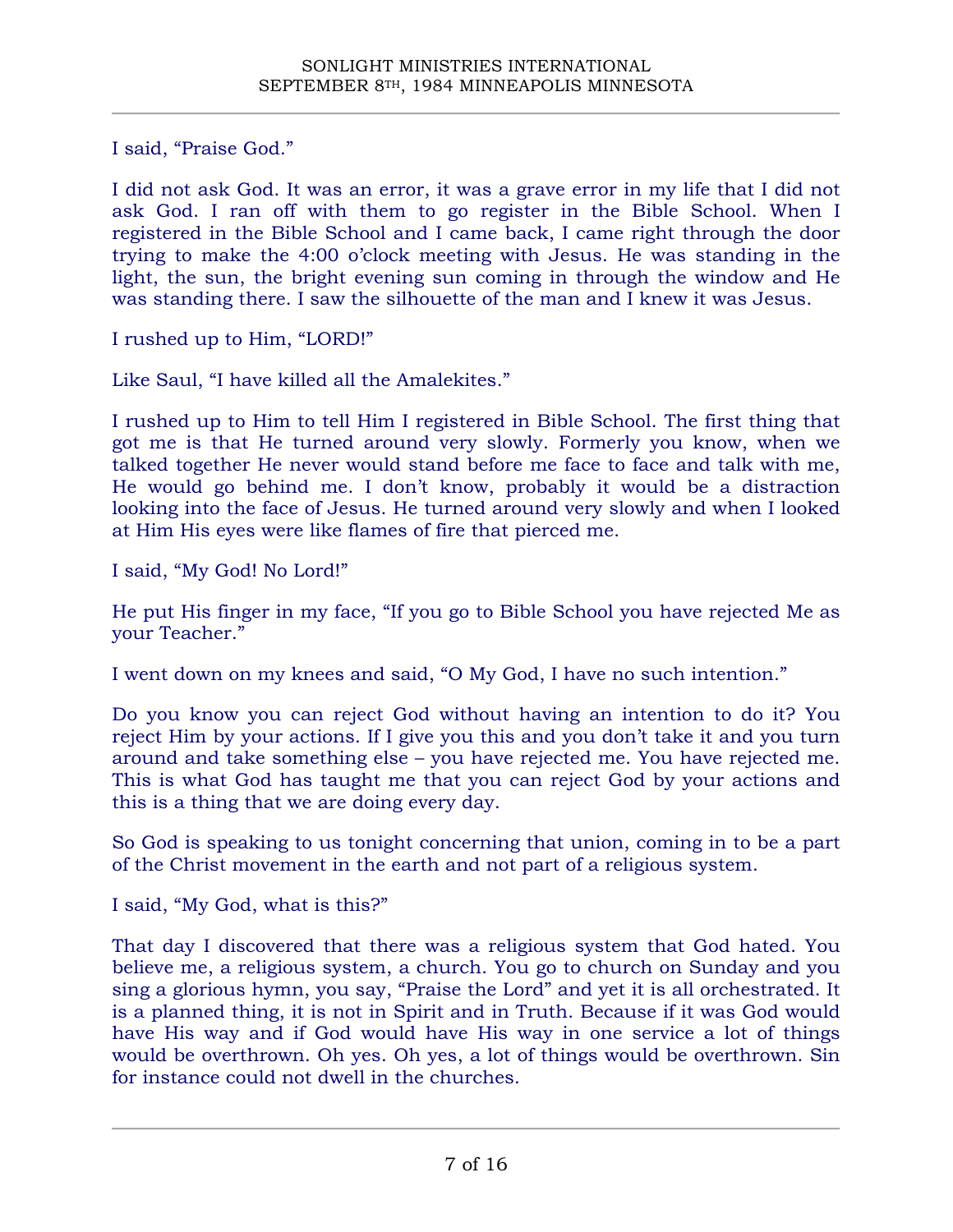I remember my precious brother called me one time to preach for him. You know I am sorry but I couldn't go again and he and I have an understanding that he doesn't invite me back to preach for him. I went into the church and as I want in to give the word I saw before me a blackbird coming and start picking up the seeds, picking up the seeds. I know now that something is in that church that is destroying the Word of God, when it is preached, it is eaten up by this blackbird – a demon spirit. I took out, turned my Bible to Matthew Chapter 13.

Mt 13:3 *"…a sower went forth to sow;"*

4 *"And when he sowed, some seeds fell by the way side, and the fowls* (of the air picked them up)*…"*

As I did that I involuntarily, involuntarily ran down and somebody in the congregation and speak in tongues and interpret the tongues. I don't know what I am doing, you understand me? It is not like I catch a hold of you or something, I am preaching and going down and the person got up and confessed. The church was riddled with homosexuality. The word had no life in this church because the more you preach – the pastor before had all these people bound up in homosexuality. They fell down and they repented that day and the whole thing blew up and they blamed me for tearing up the church. Amen.

But this is the kind of thing that we are talking about. If God has His way we would really have the body of Christ moving.

Now we find that the body of Christ is in competition with a thing that calls itself the church and this thing has usurped God's business. I hope you believe me. I'm going to give you another story.

Jesus Christ said to me, "Will you go and preach the gospel?"

I said, "Jesus, You have a lot of people to preach the gospel." I said, "Let me off the hook Lord. I will go and I will give 90% of everything I earn – You just let me go my way, let me go to college, let me get my Doctorate, let me be a medical man and I will give all the money."

He said to me, "I will give you more healings in your ministry than you would get in medicine."

Then that knocked that part off.

Then I said, "But God You have so many men preaching."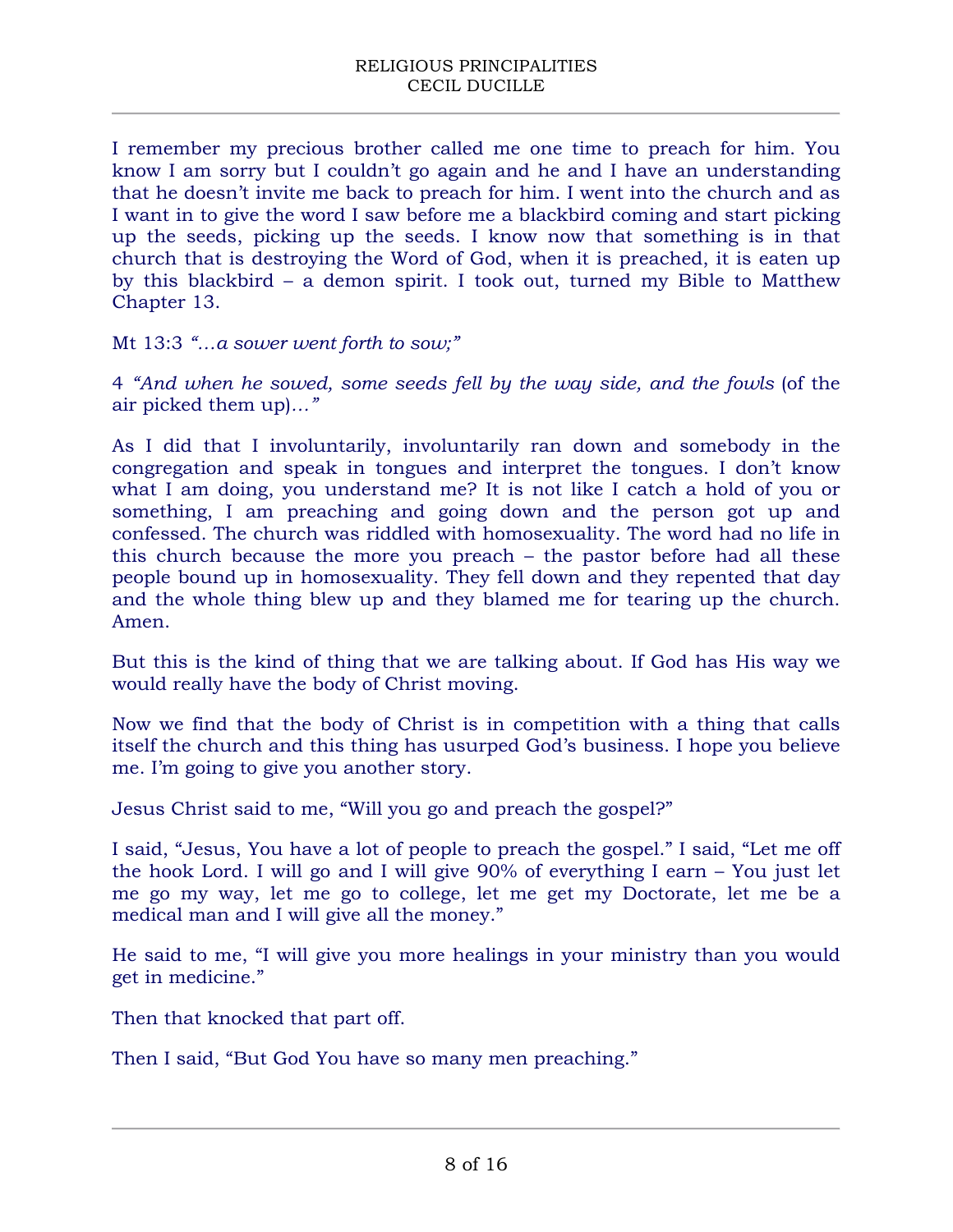Brethren, I want you to believe me, Jesus Christ the Son of God sat down with me and He showed me a picture of men called of God, sent out and doing well and then they get distracted by a little pebble over here, a shiny little thing over here. This one get distracted with this and they are all distracted on different kinds of things.

The sadness of the situation hurt me inside and I said, "God, I will go."

We see a distracted church. Would you redeem the day and the time? Will you? Then you are going to have to break away from the spirit that rules over Minneapolis and Saint Paul and you are going to have to become a sacrifice and you are going to have to lay down and say:

"God – You lead me!"

You are going to have to sacrifice your soul nature. Let me explain that to you. When you come to God God Almighty say to you, "Sons and daughters give me your heart and I will give you My Father's kingdom." You went to the altar out here of sacrifice and you lay down, present your bodies a living sacrifice holy and acceptable unto God which is your reasonable service. (Ro 12:1) That is what you did. You presented yourself to God. You got justified, you got sanctified, you got baptized in the Holy Ghost and you find yourself giving all to Jesus Christ.

When you thought you gave all He looked at you one day and say, "I want your soul."

Then all of a sudden you find out that your own mind was what was governing your life. Your own way of thinking, your own emotions you were going by. You were going using your own will to do things and your own desires was your motivation. This is the last offering man makes to God. When you make that offering you become what you behold. In other words you begin to become like Christ Jesus Himself. This is the offering that God wants. It is the hardest thing to do. How amd I going to deny myself? Oh yes.

I remember the night when I had an account doing and I couldn't sleep that night because that account was beating me. No account ever beats me and that account was beating me. I could not get the thing straight.

I went to God and I said, "You do it for me."

The Spirit of God came to me and just showed me,  $A - B - C$ . It was so simple I don't know how I missed it and I counted myself as one of the top accountants. If there was a problem that I couldn't solve it was some kind of problem. God came to me and just gave me the solution – not until I gave up.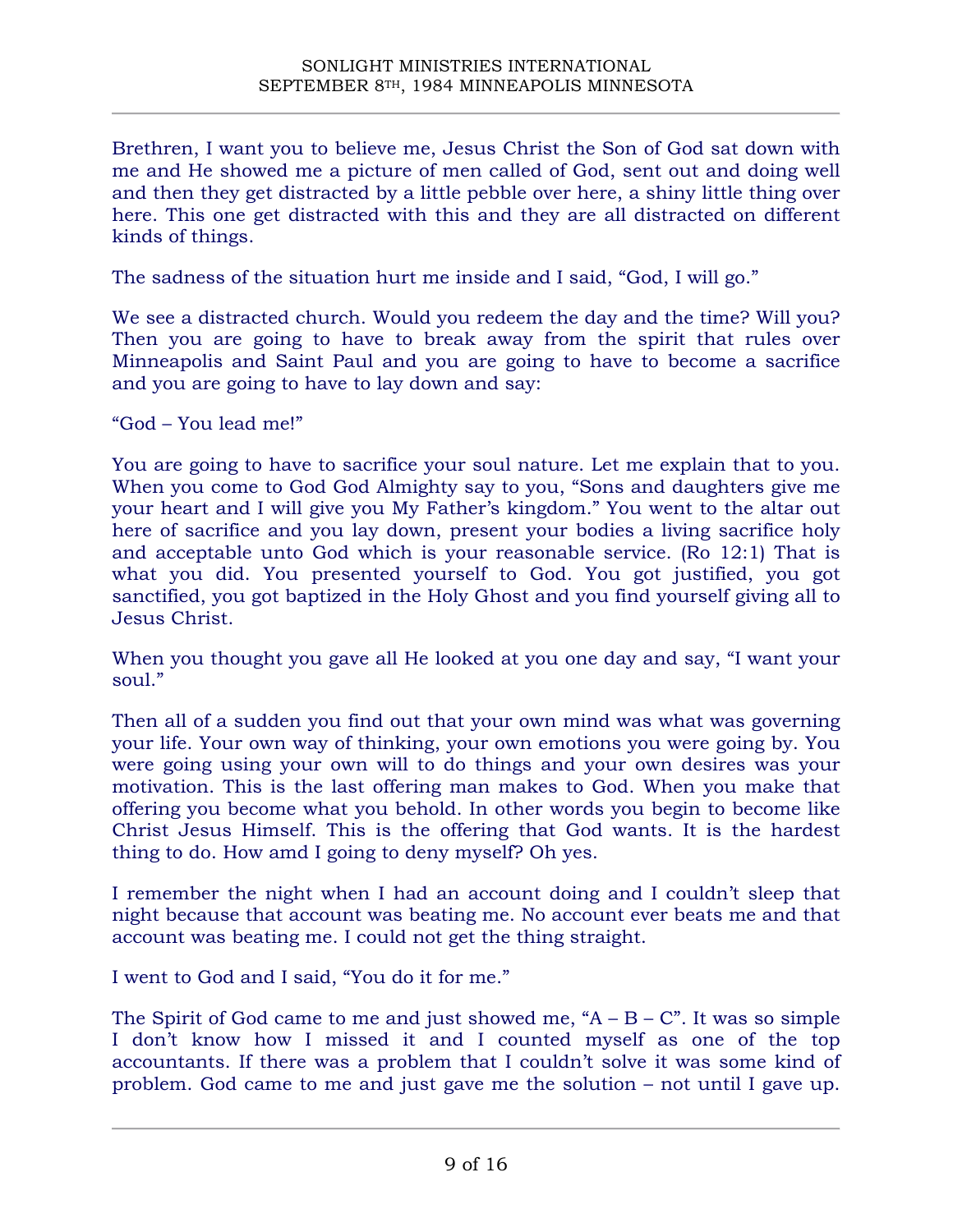Not until I came to the point where the big brain isn't going to do it anymore, then God intervened and did it.

How beautiful it is for a son of God to come to this conclusion:

"I reject my own thinking. I reject my own thinking."

"I reject my own ways. I want Yours. What is Your thinking Lord God?"

You know to come to that point that is the offering at the golden altar. You have heard the fifth message. When you come to that point you want to give up self, when you want to give up your own soul nature, when you think your soul nature is not what you want, when you want the nature of God in the place where your soul it, when you want the mind of Christ where your mind is --then you have heard the fifth angel because that is the golden altar surrender to God.

Tonight what we are thinking about is moving in the body of Christ. I have not seen the body of Christ that Jesus showed me forty years ago, I have not seen it yet.

I tell you a joke. When God showed me it I stepped out boldly to bring it to pass and I started a meeting and who was the boss? Who was the boss? Jesus? No. I was the boss. People almost worshipped me. They wake me up at night to pray for them. They wouldn't go to Jesus, they wanted me. I didn't know how to get away, I was too young and inexperienced and I got trapped into a church order wherein I found myself to be a Bishop of five churches.

I said, "My God, I can't do it."

But you see God had to teach me and I got so shattered. Believe you me I was so shattered by that experiment that I went and joined the Church of God, I put myself under.

I said, "Lord if I am going to be a Bishop then let me get myself under some bishop and learn some experience. Experience I did get. The whip was immediately applied to my back and they whipped me for eight years. At the end of eight years I turned to God.

I said, "God, why are You doing me this?"

God said, "You are not working with Me, you are working with the church."

"So this church, this mighty church that is speaking in tongues and prophesying and doing miracles – they don't work with You?"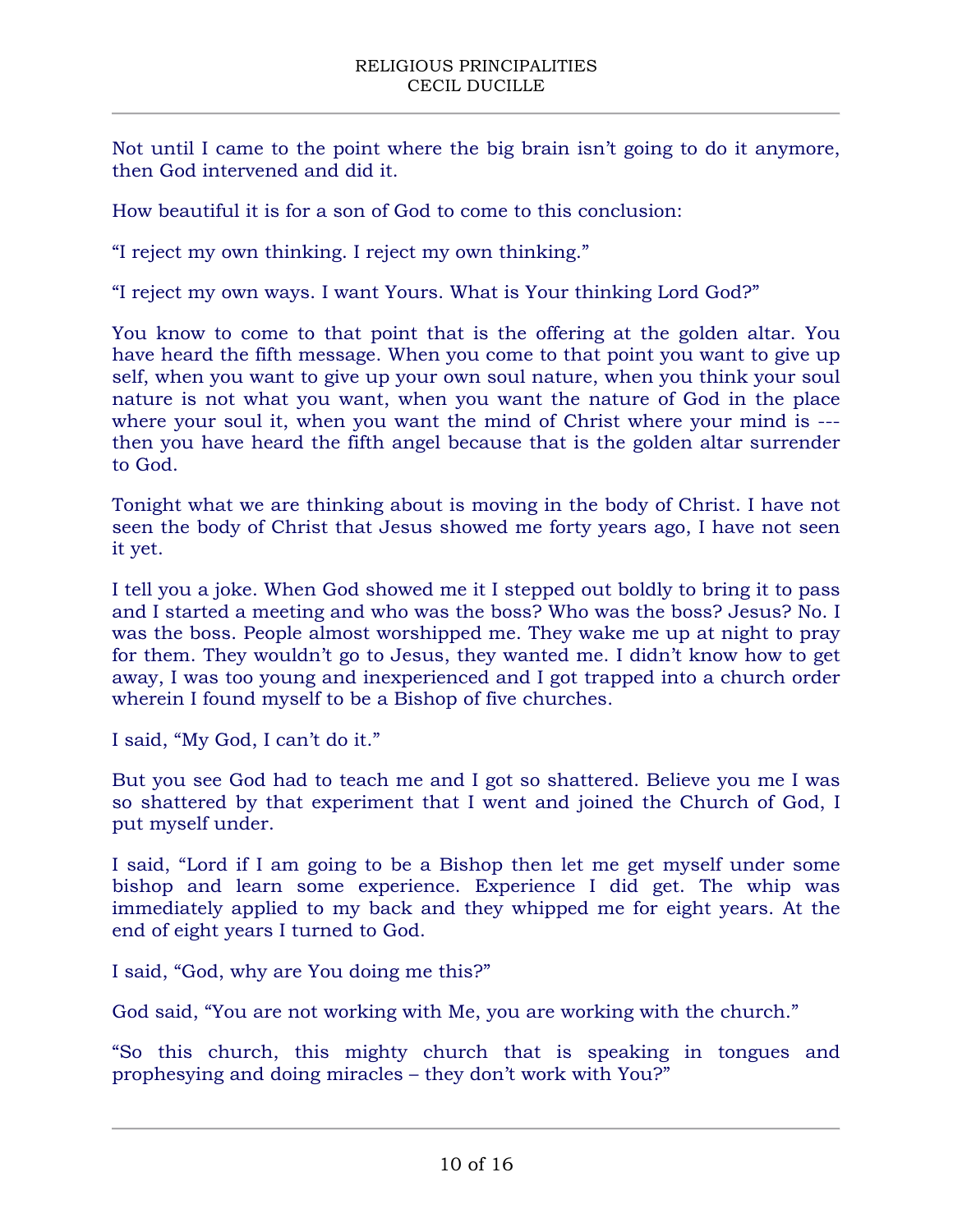It was a shocker to me to find out the church wasn't working with God. When I say the church I am not talking the Methodist Church, I'm talking about the Pentecost Church that speak in tongues and dance in the Spirit and bring forth words of prophesy and feel that they are in the holiest of all. Blessed be to God. I say we don't have any hope when I look at us. There is no hope in man.

If God is creating a move in this hour, He is creating a move under divine order. Divine order, let me tell you divine order. Divine order is Spirit over soul over body. If you are motivated by your emotions – God help you, God help us because to some extent we are motivated by emotions. I was looking at the news and I saw something happen there to a man and I said:

"God defend me from that happening to me because I don't know what I would do."

You feel the weakness in your spiritual bones, you can't boast at that time, you know.

You say, "My God, don't let that happen to me. Keep me away from certain circumstances."

Don't you know that God has been protecting us from certain circumstances because we don't know what we would do. Yet it is time to lay your emotions before God and say:

"Lord God, not that I should be emotionless, but that my emotions should be motivated by the Spirit of God."

None of us should act emotionally in anything, to do anything emotionally. When you are upset – don't move. When you are upset don't do anything, don't move, don't do anything – just wait on God until you get control over your feelings.

You know there is a thing called reverse psychology and by reverse psychology I want Mavis to come forward this way so I begin to push her that way in the opposite direction. She begin to resist against me and I pretend now that she is winning and she is winning and she starts to come the very way that I want her to come. This is what the Devil plays with us, this is what he does to us. He can come here… Okay, let's say a man is anointed of the Devil at this moment and he come right in here and he gave you one wallop. Okay. You are not put together properly, you are going to react. So what he wanted is your reaction. He wants you to react, when you react emotionally he has got you. That is what he wanted you to do.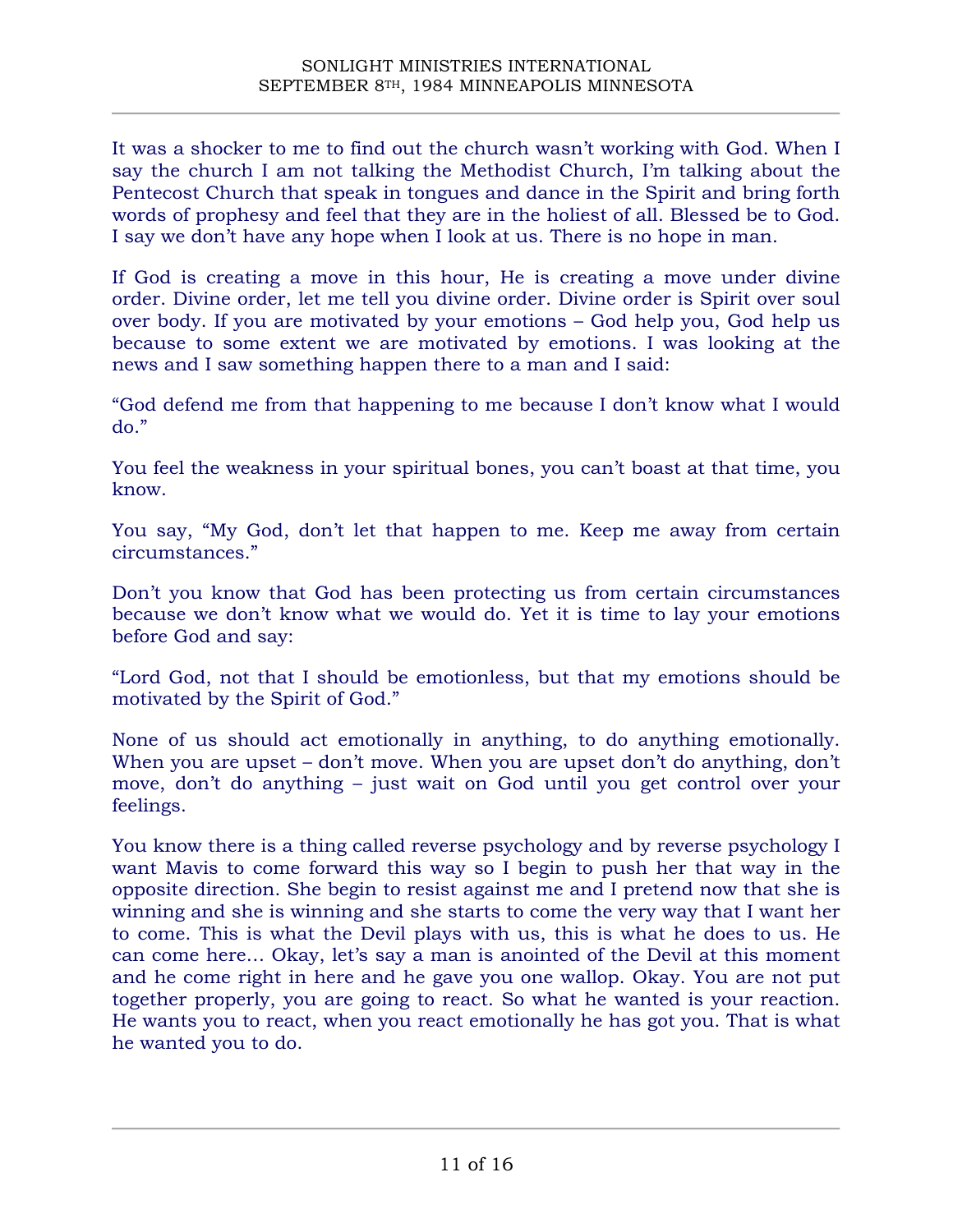So if something outside of me can motivate me then he can control me. Did you hear that? If something outside of you can motivate you then he can control you.

Sometimes we say, "Lord we don't know what to pray."

You have better know what to pray now.

Pray that, "These things that God Almighty may be the control of your soul. That God may put His oil in your vessel and that your vessel may be totally saturated by oil," so that the light that comes forth is from the Spirit of God and not from a rusty old wick which we are.

The union with Christ, the body of Christ, I think God told you Gary, do you know why? It is time. The enemy is taking this city. I am down in Florida and I pray and I say:

"O my God the enemy has come into Your sanctuary and he is taking out some precious ones in Minneapolis and Saint Paul." I said, "My God, shall You not arise David? Won't You arise Your people like David? Is Goliath going to boast all this while?"

Blessed be to God Almighty. I think that God is waking the people of God and that the hour is come for us to… You see many times we think of action and fight and you think of fighting somebody else. The problem is in here. When we overcome ourselves everything out there is under our feet because we have the power of overcoming. Praise God.

So God is creating a body and this body is going to be one. Let me read for you to be one. Hallelujah. I'm not going to keep you long tonight, I am just going to turn to John Chapter 17 and read a little from the prayer that Jesus prayed for us. You know that Jesus prayed for me? Have you ever seen your name in the Bible? Oh yes. Jesus prayed for you. Look at verse 15:

Jn 17:15 *"I pray not that thou shouldest take them out of the world, but that thou shouldest keep them from the evil."*

In other words Jesus was praying that you don't be raptured, but that you be kept form the evil of the world. Then He goes right down to say:

Jn 17:20 *"Neither pray I for these alone, but for them also which shall believe on me through their word;"*

So that Jesus praying for the disciples and He was praying for all of us who read our Bible and believe, or hear the word through the disciples and believe.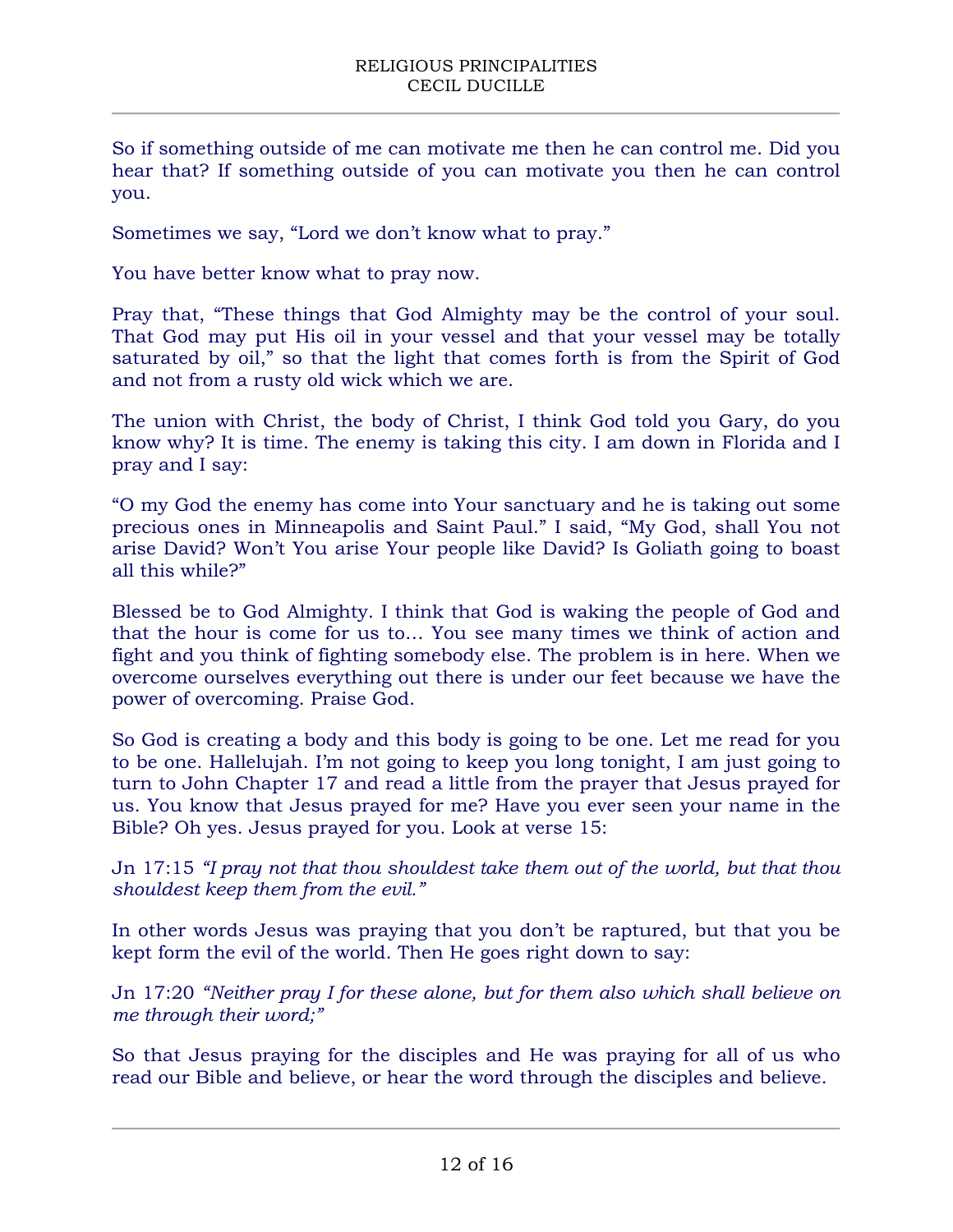Jn 17:21 *"That they all may be one; as thou, Father, art in me, and I in thee, that they also may be one in us..."*

Come on now, here is a deep revelation. When you receive salvation here you get the blood of Jesus Christ which is God Life and that gave you Life. You were dead, totally dead, a non-entity and you became an entity. So you were resurrected into Life, you became a living soul. Adam, God made Adam, Adam was a living soul. (Ge 2:7) So you got back right where Adam was before Adam fell – that is justification. Next thing happens, the Holy Ghost came in and when the Holy Ghost came Jesus came in the Holy Ghost. So you receive the person named Christ, but you receive this person in your spirit not in your soul. Amen. The Spirit of God make with our spirit that we are the sons of God. So it is spirit to Spirit, God meets man spirit to Spirit. The Holy Ghost came into your spirit and Christ was in your spirit.

"God if you are doing anything in Minneapolis let me be a part of it."

This is the move that God is doing tonight, that God is moving again, again. He moves already and He is moving again and He is saying to you that this move must not be taken over by man. This move must be God. Let me touch on this and close, you know, kind of touch and run.

In the past we have had movements wherein it was ruled by men, men, masculine. Men feel that God put us to rule in the body. Do you know what God has done? God has given each human being a position in the body of Christ. Now the order of God is that man first, woman next in the place where man and woman matters. **IN THE MOVING OF THE SPIRIT THERE IS NO MAN AND NO WOMAN**. You see if we don't understand we have trouble. In other words if a man is an elder he is the example, he is supposed to be the example of the flock, he is supposed to be the overseer of the flock, the one who is taking care of the flock. But the woman who is led of the Spirit is no less when she is led of the Spirit. Do you follow what I mean. **WHEN WE BEGIN, THE MOMENT WE SIT DOWN TOGETHER IN THE SPIRIT THERE IS ONE PERSON WHO IS RECOGNIZED – JESUS CHRIST**. The little baby comes in and she says a word of God and all of a sudden everyone who is in the Spirit recognize that word. "That is my God." It is not the child, it is the God in the child.

So if we begin to recognize one another for what they are in God we will find that in this dimension that we are moving, it is a higher dimension than the lower order down there where you have to have man and woman – in my house it is man and woman in my house operation.

The moment we start work in the things of God and Mavis says, "The Lord says…" or she says something, "You know I have got a feeling…"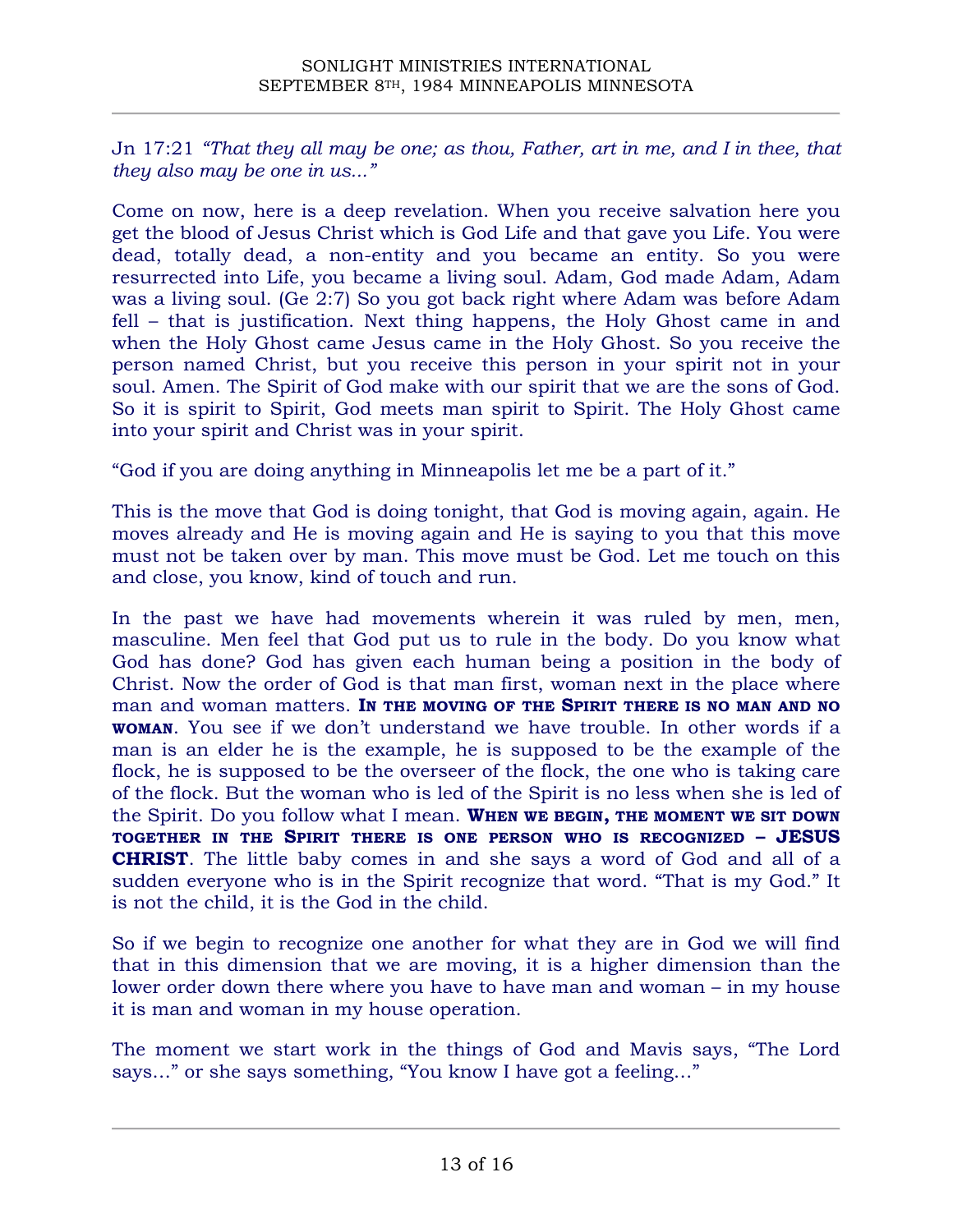Have you ever had to deal with these feelings?

It is terrible – sometimes it is God speaking and she says, "I have a feeling we better not do so and so."

Every time I go against that and I begin to get it in my tough cranium that God does speak to my wife. So I want us to understand that in all the moves of God that I have seen, I have seen the Latter Rain move shattered. I mean I could vomit when I saw the apostle strutting upon the altar. It was hurtful, it was painful for you to be in the Spirit and to go to a meeting to sit down and enjoy the Spirit of God and see a man "Apostle So and So" come upon the meeting platform and all you can see is pride and sin. Praise be to God.

But we passed that stage and we want God this time. We want to see God move this time. Amen. Anybody who moves out of the Spirit then a man will put them down. Oh yes.

I went up to Canada and as we started the meeting there was a man who has a spirit and it is a peculiar spirit, it must be a religious spirit. He sometimes prophesies truth, but he would take control of the whole meeting. You have to stop him. He got up and started prophesying and brother Warnock got up and said:

"Brother I genuinely feel this is the Spirit of God that God would be very very pleased if you should say nothing more in this meeting."

Hallelujah. Hallelujah. Oh yes. God was very pleased – he said nothing more. Praise be to God.

As we grow together we will learn together that the Spirit of God wants to move every time that we come together. Did you ever think of it?

- "I have got a Psalm."
- "I have got a hymn."
- "I have got a message."

So everybody has something, but Who must get number One position? The Spirit of God. That when we get together there is something the Spirit of God wants to do. You know in our own little congregation down there we had some good things going one time.

A person, one of the elders would get up and He said, "Brethren, what way is the wind blowing? What way is the wind blowing today?"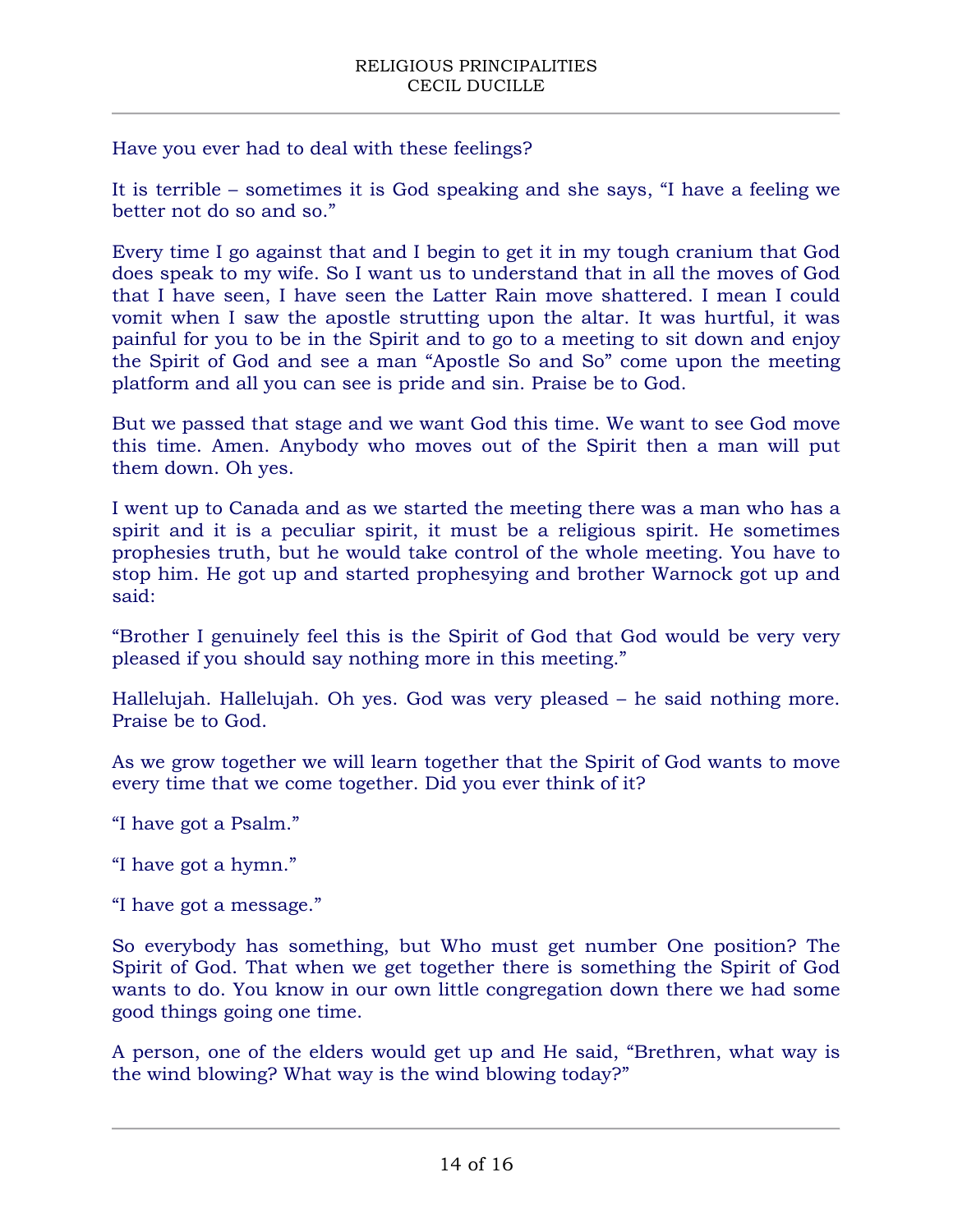We would all wait on God to find out what way the wind was blowing. You know sometimes you sing a song that brings extra life – that is where the wind is blowing. You follow that vein and although we are not all seeing everything clear you follow that vein and you will find that the message will come right off that and that God will speak to His people.

So God bless you all in Jesus name. Hallelujah.

 $\sim\sim\sim\sim$ 

### *SONG:*

*The Sound Of The Trump, The sound of the trump, Is heard throughout the land (1Sa 13:3b) The sound of the trump, The sound of the trump, The day of the Lord is at hand (Zeph 1:7) The sound of the trump, The sound of the trump, It is sounding forth today The sound of the trump, The sound of the trump, Prepare ye the way*

*Go through the gates, cast up the high way, Lift your banner high (Is 62:10) Lift up your voice, Lift up you voice and Sing about your God Hosanna, Hosanna, Hosa- a – na*

*The sound of the trump, The sound of the trump, Is heard throughout the land (1Sa 13:3b) The sound of the trump, The sound of the trump, The day of the Lord is at hand (Zeph 1:7) The sound of the trump, The sound of the trump, It is sounding forth today*

*The sound of the trump, The sound of the trump, Prepare ye the way (Is 40:3) Prepare ye the way, Prepare ye the way of the Lord*

### **Sister Mavis duCille**: